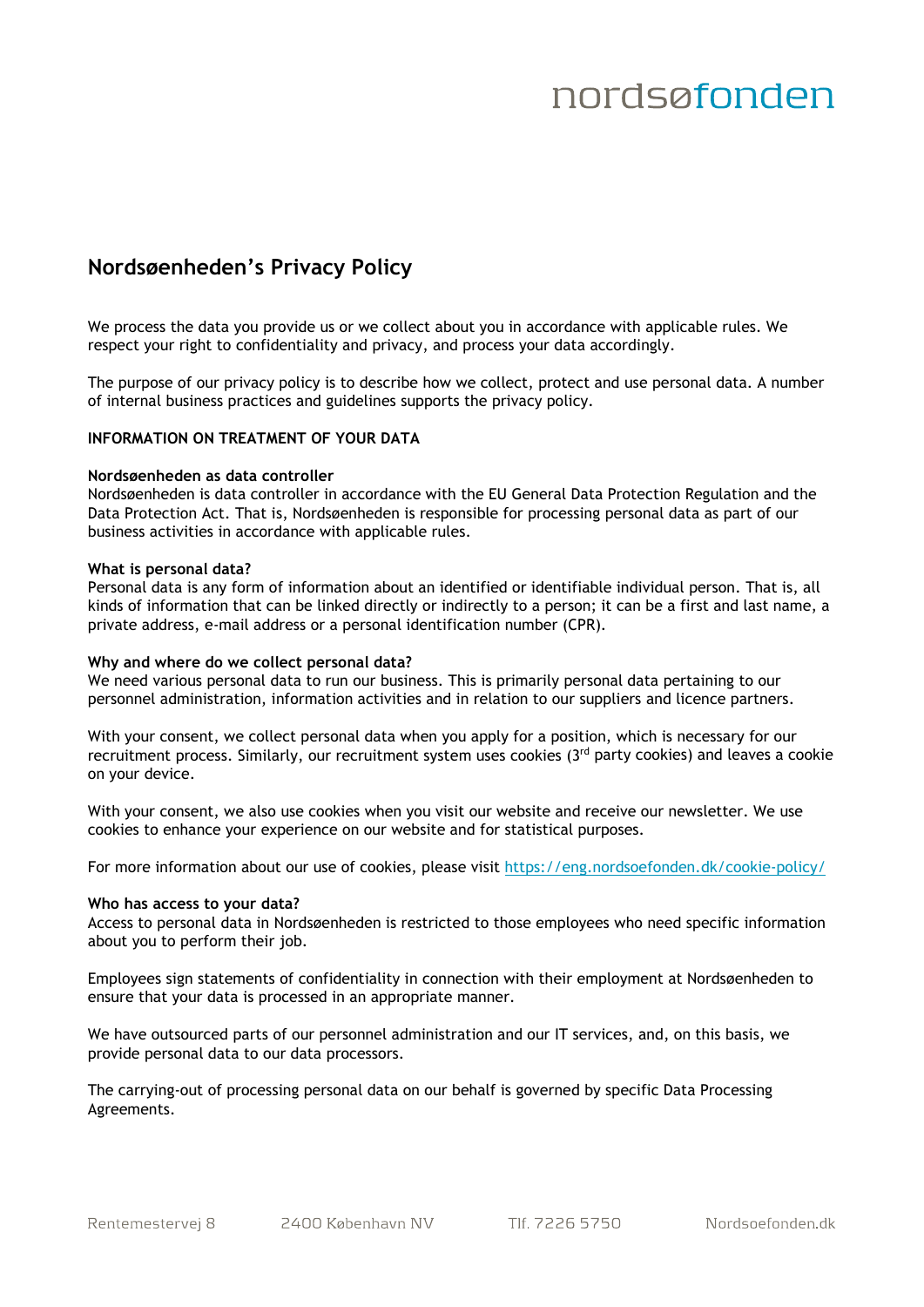#### **How and for how long do we keep information about you?**

Your personal data is stored securely in IT systems with controlled and restricted access, and on servers located in specially secured premises. We work continuously to protect the confidentiality of the data we process and to secure the data against unauthorized access, modification, disclosure or destruction.

Data about you is stored for as long as it is necessary to fulfill our obligations and to comply with applicable laws, including the Archives Act.

#### **Links**

Our website contains links to other websites. Please note that clicking on such links will take you to another website. We encourage you to always read the privacy policy of these websites, as their procedure for collecting and processing personal data may differ from Nordsøenheden's.

#### **YOUR RIGHTS**

Nordsøenheden has to provide you with a number of information, if we process data about you. This applies both when we receive data from you, but also when we receive data from someone other than yourself.

You should be provided with information about:

- The data controller
- How to contact the Data Protection Officer
- The purpose of processing the data
- What data is collected
- From where the data originates
- Who receives the data
- How long the data is stored, or the criteria used to determine, how long the data is stored
- Your right to request that your data is corrected, deleted or the use of data is limited
- Your right to complain about the processing of your personal data

Nordsøenheden may refuse to provide the information if it is impossible or will require disproportionate effort, or when it is assessed that you are already supposed to be aware of the information.

#### **Understand what data is being processed**

You can request access to the data about you processed by Nordsøenheden. This means that you have the right to see the personal information we have about you, and that you have the right to receive the following information about how and why we process data about you:

- The objectives and the legal basis for processing
- Categories of personal data and, if possible, information about their origin
- Recipients of the information
- How long the information will be stored or the criteria used to determine how long the information is stored
- Your right to request that Nordsøenheden correct, delete or limit the use of information about you

Nordsøenheden may refuse to accept your request for insight, if it implies that you will receive information that may violate the rights and freedoms of others.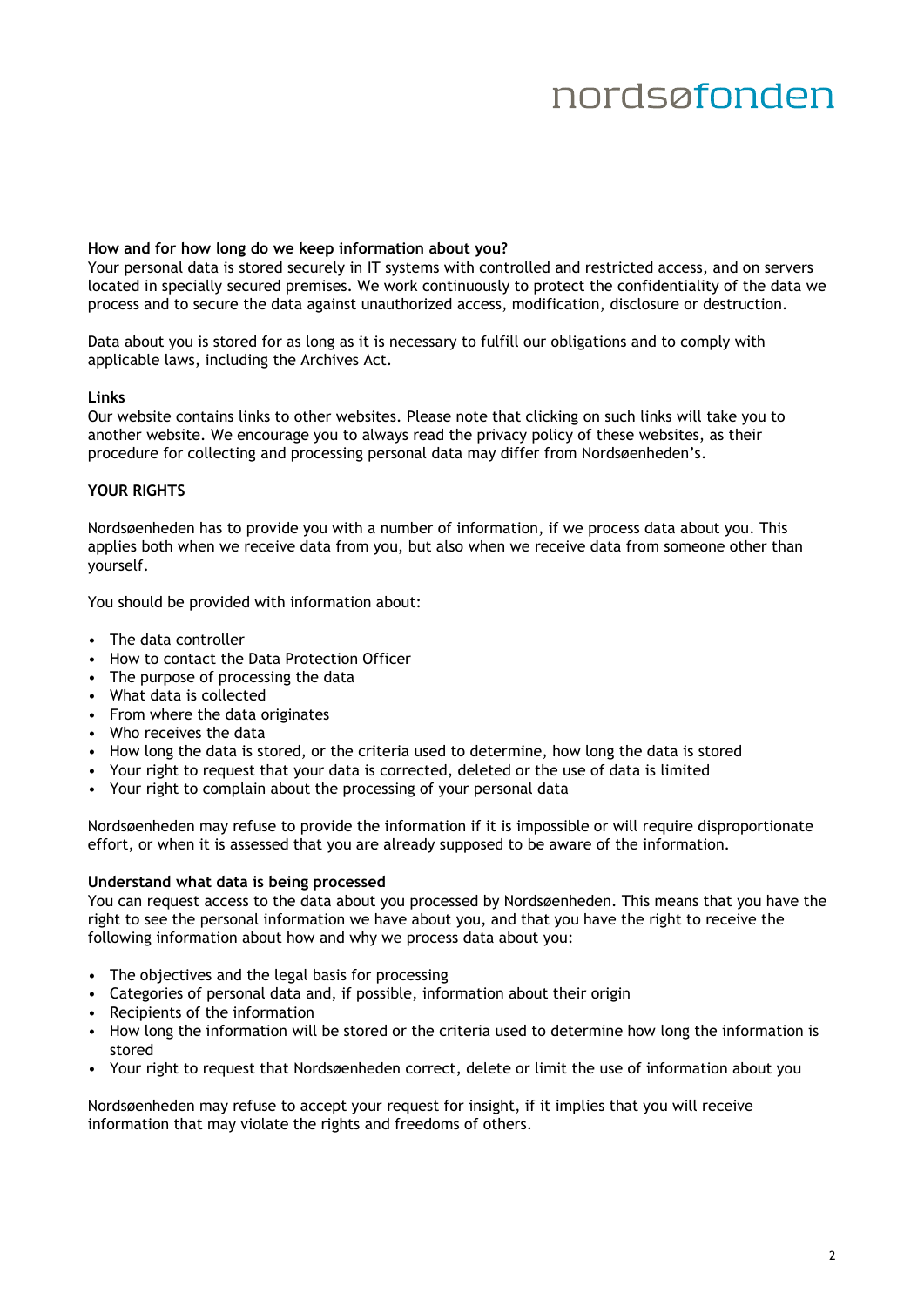#### **The right to correct data processed**

You are entitled to receive rectification of inaccurate data about you without undue delay and you are entitled to provide additional information if the data is incomplete.

#### **The right to delete data being processed**

You are entitled to have data about you deleted without undue delay. However, as a general rule, it is not possible to have data deleted due to the Public Administration Act, Freedom of Information Act and Archives Act, which apply to Nordsøenheden. You can not delete the data as long as it is necessary to fulfill the purpose of Nordsøenheden's treatment of it or if deletion will violate Nordsøenheden's obligations under applicable law.

#### **The right to limit data being processed**

Under certain circumstances, you are entitled to demand that the processing of data about you is limited, for instance while investigating whether the data is correct, or whether the data is necessary to determine a legal requirement.

#### **Data Security**

It is a high priority to protect against unauthorized access, modification, disclosure or destruction of the data we process. Based on risk assessments, Nordsøenheden has implemented both technical and organizational security measures aimed at protecting your data from accidental or illegal destruction, forfeiture or deterioration, and against disclosure, misuse or otherwise treated in breach of the law on the processing of personal data.

#### **COMPLAINTS AND ASSISTANCE**

#### **Complaints**

If you believe that our processing of your personal data is in violation of the Data Protection Regulation, you may appeal to the Data Protection Authority.

The Data Protection Authority can be contacted by e-mail: [dt@datatilsynet.dk](mailto:dt@datatilsynet.dk). The Data Protection Authority's address is: Borgergade 28, 5, 1300 Copenhagen K.

The Data Protection Authority is an independent state authority, which oversees compliance with the EU General Data Protection Regulation and the Data Protection Act. The Data Inspectorate's tasks are among other things to guide and advise the authorities on processing personal data. The Data Protection Authority also addresses complaints regarding the authorities' processing of personal data, and conducts inspections at authorities and private companies.

#### **Data Protection Officer**

Nordsøenheden has appointed a Data Protection Officer.

The Data Protection Officer's duties include notifying and advising Nordsøenheden and the employees, who process personal data, on their obligations in the EU General Data Protection Regulation and the Data Protection Act. In addition, the task of the Data Protection Officer is to monitor Nordsøenheden's compliance with the Data Protection Regulation and to ensure that the company complies with the rules on how personal data is processed legally and safely.

The Data Protection Officer can inform you about the data protection rules.